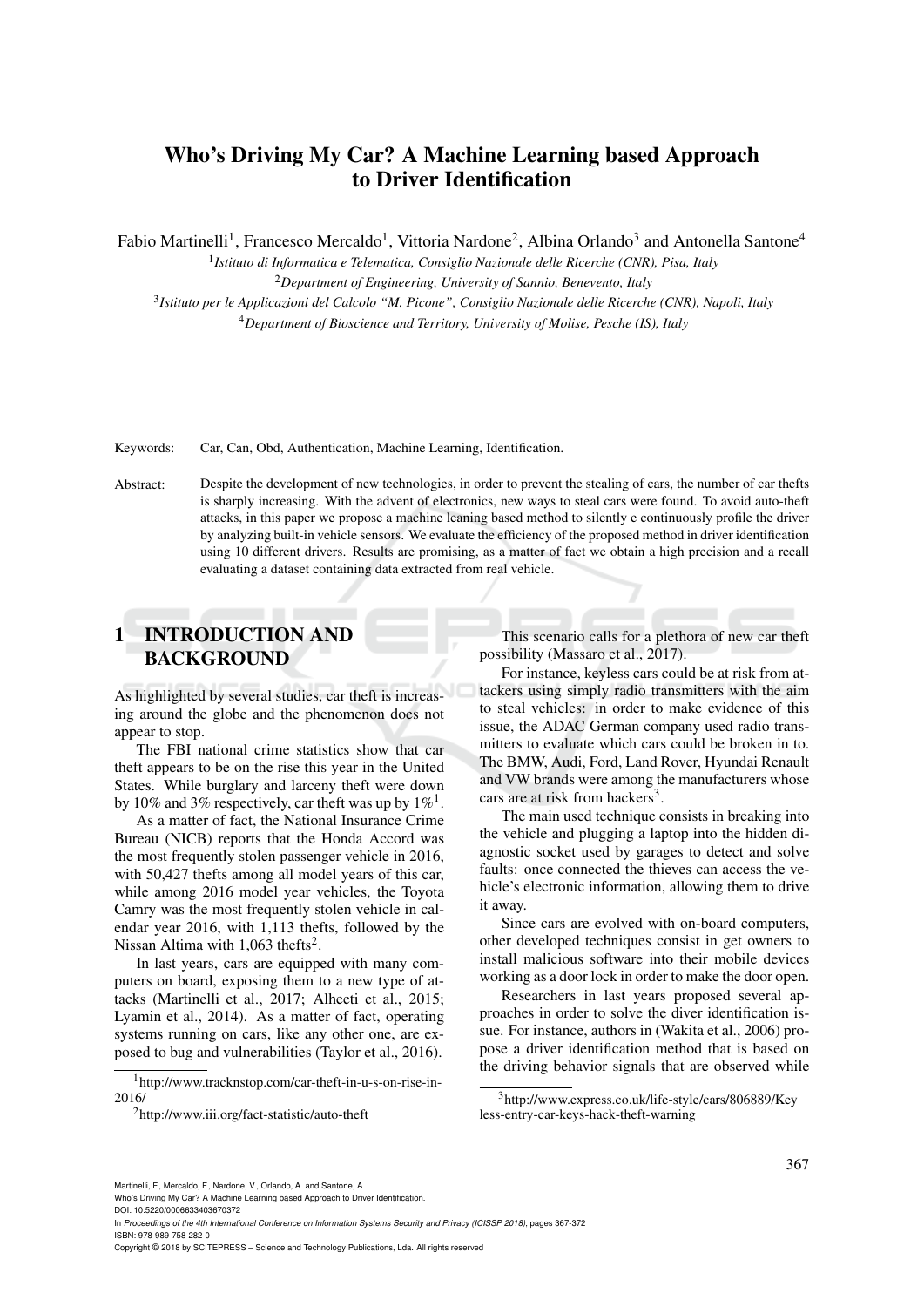the driver is following another vehicle. They analyze signals, as accelerator pedal, brake pedal, vehicle velocity, and distance from the vehicle in front, were measured using a driving simulator. The identification rates were 81% for twelve drivers using a driving simulator and 73% for thirty drivers.

Researchers in (Miyajima et al., 2007; Nishiwaki et al., 2007) model gas and brake pedal operation patterns with Gaussian mixture model (GMM). They achieve an identification rate of 89.6% for a driving simulator and 76.8% for a field test with 276 drivers, resulting in 61% and 55% error reduction, respectively, over a driver model based on raw pedal operation signals without spectral analysis.

Driver behavior is described and modeled in (Choi et al., 2007) using data from steering wheel angle, brake status, acceleration status, and vehicle speed through Hidden Markov Models (HMMs) and GMMs employed to capture the sequence of driving characteristics acquired from the CAN bus information. They obtain 69% accuracy for action classification, and 25% accuracy for driver identification.

In reference (Meng et al., 2006) features extracted from the accelerator and brake pedal pressure are considered as inputs to a fuzzy neural network (FNN) system to ascertain the identity of the driver. Two fuzzy neural networks, namely, the evolving fuzzy neural network (EFuNN) and the adaptive networkbased fuzzy inference system (ANFIS), are used to demonstrate the viability of the two proposed feature extraction techniques.

Starting from these considerations, in this paper we propose a method to detect car theft using machine learning techniques.

We highlight that our proposed method is able to reach a precision and a recall equal to 0.992, while the cited works obtain a detection rate lower than the one we reached.

Our method permits to define the driver profile by merging together information about his behavior, for this reason it can be useful to discriminate between car owner and impostors.

Using well-known machine learning algorithms, we classify the features set obtained from real-world cars employed in a real environment in order to evaluate the effectiveness of the features extracted.

The paper poses the following research question:

• *is it possible to characterize the driver behavior through a set features generated by himself/herself when he/she is driving?*

Below we highlight the main advantages provided by our method:

• the features can be captured by using the car builtin sensors without additional hardware;

- the features can be gathered with a good degree of precision and are not influenced by external factors (for instance noises, air impurity);
- the features can be collected while the user is driving the car: the driver is not required to enter any image or voice (this is the reason why the method is called silent).

The paper proceeds as follows: Section 2 deeply describes and motivates the detection method; Section 3 illustrates the results of experiments; finally, conclusions are drawn in Section 4.

### 2 THE METHOD

In this section we describe our method to identify drivers behavior using data retrieved by CAN bus.

These data are broadcast to all components on the bus and each component decides whether it is intended for them, although segmented CAN networks do exist.

In practice, using the CAN protocol the ECU "A" is able to send data to the ECU "B", but this is not enough to realize the communication: it is also necessary that the ECU "B" is able to recognize and use the data received by ECU "A", for this reason it is necessary something that make able the two electronic control units to "speak the same language. This is the reason why the OBD-II standard (On Board Diagnostics) (Birnbaum and Truglia, 2001) was introduced, in order to define a common language that make the various ECUs able to communicate (of Automotive Engineers, 1999).

We consider the full set of real data (Kwak et al., 2016) processed from the in-vehicle CAN data: to collect data, the On Board Diagnostics 2 (OBD-II) and CarbigsP as OBD-II scanner were used. The recent vehicle has many measurement sensors and control sensors, so the vehicle is managed by ECU in it. ECU is the device that controls parts of the vehicle such as Engine, Automatic Transmission, and Antilock Braking System (i.e., the ABS). OBD refers to the self-diagnostic and reporting capability by monitoring vehicle system in terms of ECU measurement and vehicle failure. The data are recorded every 1 second during driving and they are related to a recent model of KIA Motors Corporation in South Korea.

Ten different drivers participated to the experiment by driving, with the same car, 4 different roundtrip path in Seoul (i.e., between Korea University and SANGAM World Cup Stadium) for about 23 hours of total driving time.

The driving path consists of three types of city way, motor way and parking space with the total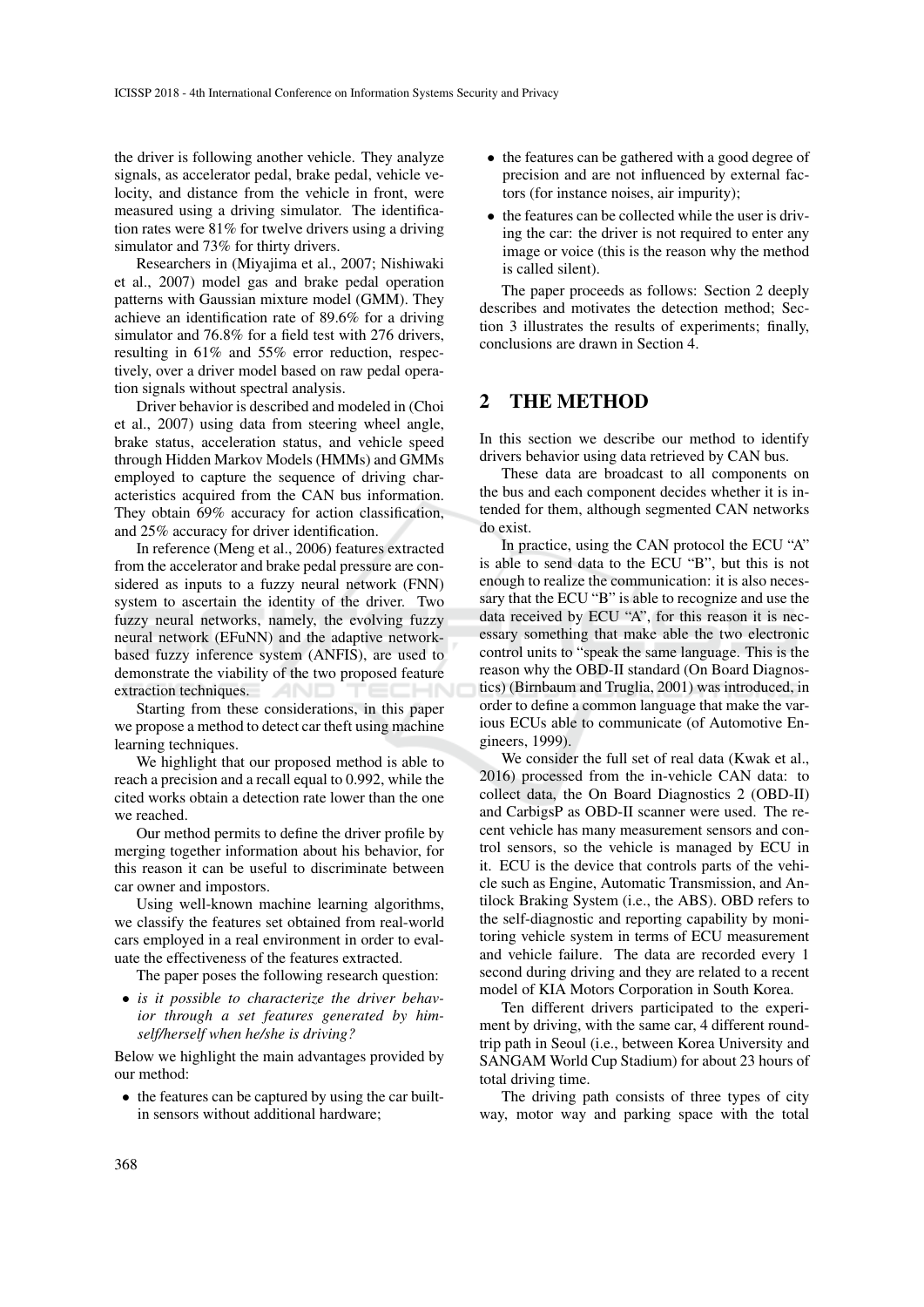length of about 46 km. The experiment is performed since July, 28, 2015. The experiments was performed in the similar time zone from 8 p.m. to 11 p.m. on weekdays. The ten drivers completed two round trips for reliable classification, while data are collected from totally different road conditions. The city way has signal lamps and crosswalks, but the motor way has none. The parking space is required to drive slowly and cautiously.

The data that we used has total 94,401 records stored every second with the size of 16.7Mb in total and it is freely available for research purpose<sup>4</sup>.

We designed an experiment in order to evaluate the effectiveness of the feature vector gathered through the CAN bus we propose, expressed through the research question RQ stated in the introduction.

More specifically, the experiment is aimed at verifying whether the features set is able to discriminate the car owner by impostors.

We consider the classification analysis in order to assess whether the feature set is able to correctly classify car owner and impostors.

We adopt the supervised learning approach, considering that the driver features evaluated in this work contain the driver labels.

Following classification algorithms were used: J48, J48graft, J48consolidated, RandomTree and RepTree. These algorithms were applied to all features (i.e., to the full feature vector gathered from the OBD).

The classification analysis was accomplished with Weka<sup>5</sup>, a suite of machine learning software, largely employed in data mining for scientific research.

### 3 THE EVALUATION

Five metrics were used to evaluate the classification results: FP rate, Precision, Recall, F-Measure and ROC Area.

The false positive rate is calculated as the ratio between the number of negative driver traces wrongly categorized as belonging to the owner (i.e.,the false positives) and the total number of actual impostor traces (i.e., the true negatives):

*FP* rate =  $\frac{fp}{fp+tn}$ 

where *fp* indicates the number of false positives and *tn* the number of true negatives.

The precision has been computed as the proportion of the examples that truly belong to class X among all those which were assigned to the class. It is the ratio of the number of relevant records retrieved to the total number of irrelevant and relevant records retrieved:

$$
Precision = \frac{tp}{tp + fp}
$$

where *tp* indicates the number of true positives and *fp* indicates the number of false positives.

The recall has been computed as the proportion of examples that were assigned to class X, among all the examples that truly belong to the class, i.e., how much part of the class was captured. It is the ratio of the number of relevant records retrieved to the total number of relevant records:

$$
Recall = \frac{tp}{tp + fn}
$$

where *tp* indicates the number of true positives and *fn* indicates the number of false negatives.

The F-Measure is a measure of a test's accuracy. This score can be interpreted as a weighted average of the precision and recall:



The Roc Area is defined as the probability that a positive instance randomly chosen is classified above a negative randomly chosen.

The classification analysis consisted of building classifiers in order to evaluate features accuracy to distinguish the car owner by an impostor.

We consider two different approaches in order to build the model starting from the features.

In the first one, the multi driver classification, for training the first classifier, we defined *T* as a set of labeled behavioral traces *(BT, l)*, where each *BT* is associated to a label  $l \in \{A, B, C, D, E, F, G, H, I, J\}.$ 

For training the second classifier, i.e., the binary one, we defined *T* as a set of labeled behavioral traces *(BT, l)*, where each *BT* is associated to a label  $l \in$ {*impostor, owner*}. For each *BT* we built a feature vector  $F \in R_v$ , where *y* is the number of the features used in training phase (*y=51*).

For the learning phase, we consider a *k*-fold crossvalidation (Mitchell, 1999; Refaeilzadeh et al., 2009): the dataset is randomly partitioned into *k* subsets. A single subset is retained as the validation dataset for testing the model, while the remaining *k-1* subsets of the original dataset are used as training data. We repeated the process for  $k = 10$  times; each one of the  $k$ subsets has been used once as the validation dataset.

<sup>4</sup>https://sites.google.com/a/hksecurity.net/ocslab/Data sets/driving-dataset

<sup>5</sup>http://www.cs.waikato.ac.nz/ml/weka/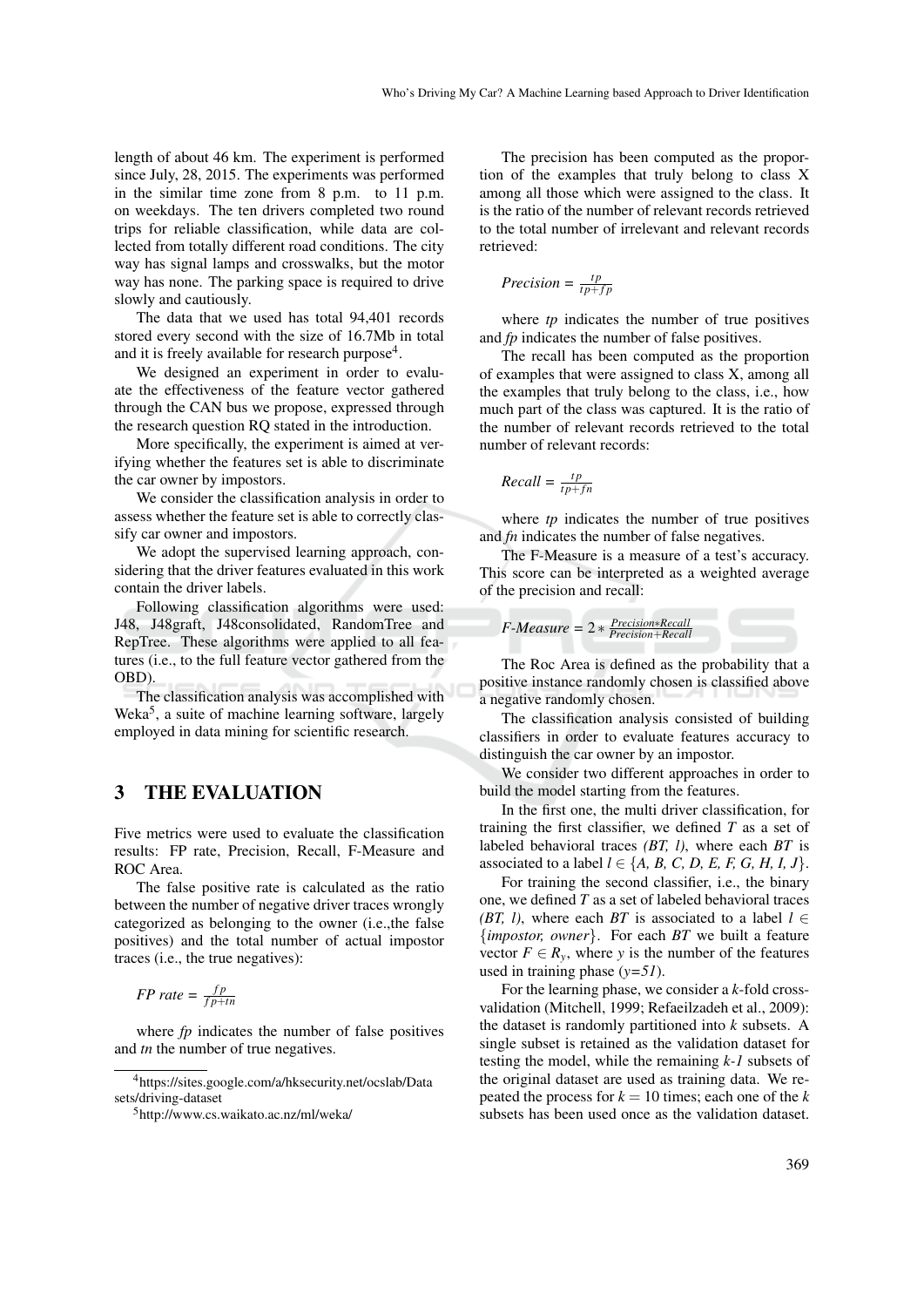To obtain a single estimate, we computed the average of the *k* results from the folds.

We evaluated the effectiveness of the classification method with the following procedure:

- 1. build a training set  $T \subset D$ ;
- 2. build a testing set  $T' = D \div T$ ;
- 3. run the training phase on *T*;
- 4. apply the learned classifier to each element of T'.

Each classification was performed using 20% of the dataset as training dataset and 80% as testing dataset employing the full feature set.

We defined  $C_u$  as the set of the classifications we performed, where *u* identifies the driver (*1*≤*u*≤*10*).

For sake of clarity, we explain with an example the method we adopted in the binary classification: when we perform  $C_2$  classification, we label the traces related to the driver #2 as owner traces, and the traces of the other user as impostor, while in the multi driver classification we consider the ten different label drivers.

The results that we obtained with this procedure are shown in Table 1.

In the multi driver classification (All drivers family) we obtain the following best results from the point of the views of the metrics we considered:

- FP rate equal to 0.001 with the J48, J48graft and J48consolidated algorithms;
- Precision, Recall and F-Measure equal to 0.992 using the J48 and the J48graft classification algorithms;
- Roc Area equal to 0.998 using J48, J48graft, J48consolidated and RepTree classification algorithms.

In the single driver classification, we obtain the following results:

- FPRate ranging from 0 to 0.0018;
- Precision ranging from 0.844 to 0.998;
- Recall ranging between 0.88 and 0.998;
- F-Measure ranging between 0.88 and 0.998;;
- Roc Area ranging between 0.911 and 1.

## 4 CONCLUSIONS AND FUTURE WORK

Modern vehicles, differently by older ones, integrate a lot of sophisticated electronic devices. This increasing technologies permitted to find new way to steal cars, for instance by exploiting the vulnerabilities of

the operating system embedded in today's car. This scenario calls for new methodologies in order to stem the phenomenon resulting from the introduction of computers in the car, with the consequent vulnerability of software used. As a matter of fact, attackers are developing several way in order to steal vehicles exploiting the increasing technology currently available in nowadays cars. In this paper we propose a method able to discriminate an impostor by the car owner using a set of characteristics available by the sensor embedded into the car. Using machine learning techniques (Cimitile et al., 2017; Mercaldo et al., 2017; Mercaldo et al., 2016), we design several classifiers able to evaluate the effectiveness of our method: as a matter of fact we obtain in average a precision and a recall equal to 0.998 in car owner discrimination. As future work, we plan to take into account in our model the type of road in order to design a system able to advise the user about the driving style to adopt. In addition, we will extend the evaluation considering features extracted by trucks and motorcycles with the aim to identify thefts not only cars-related. Finally, another very interesting research direction involves the use of heuristic model checking (De Francesco et al., 2016). This is supported by the very promising results obtained in other fields, like for example in the malware detection area (Battista et al., 2016).

#### ACKNOWLEDGMENTS TIONS

This work has been partially supported by H2020 EU-funded projects NeCS and C3ISP and EIT-Digital Project HII and PRIN "Governing Adaptive and Unplanned Systems of Systems" and the EU project CyberSure 734815.

#### REFERENCES

- Alheeti, K. M. A., Gruebler, A., and McDonald-Maier, K. D. (2015). An intrusion detection system against malicious attacks on the communication network of driverless cars. In *2015 12th Annual IEEE Consumer Communications and Networking Conference (CCNC)*, pages 916–921. IEEE.
- Battista, P., Mercaldo, F., Nardone, V., Santone, A., and Visaggio, C. A. (2016). Identification of android malware families with model checking. In *Proceedings of the 2nd International Conference on Information Systems Security and Privacy, ICISSP 2016, Rome, Italy, February 19-21, 2016.*, pages 542–547. SciTePress.
- Birnbaum, R. and Truglia, J. (2001). *Getting to know OBD II*. R. Birnbaum.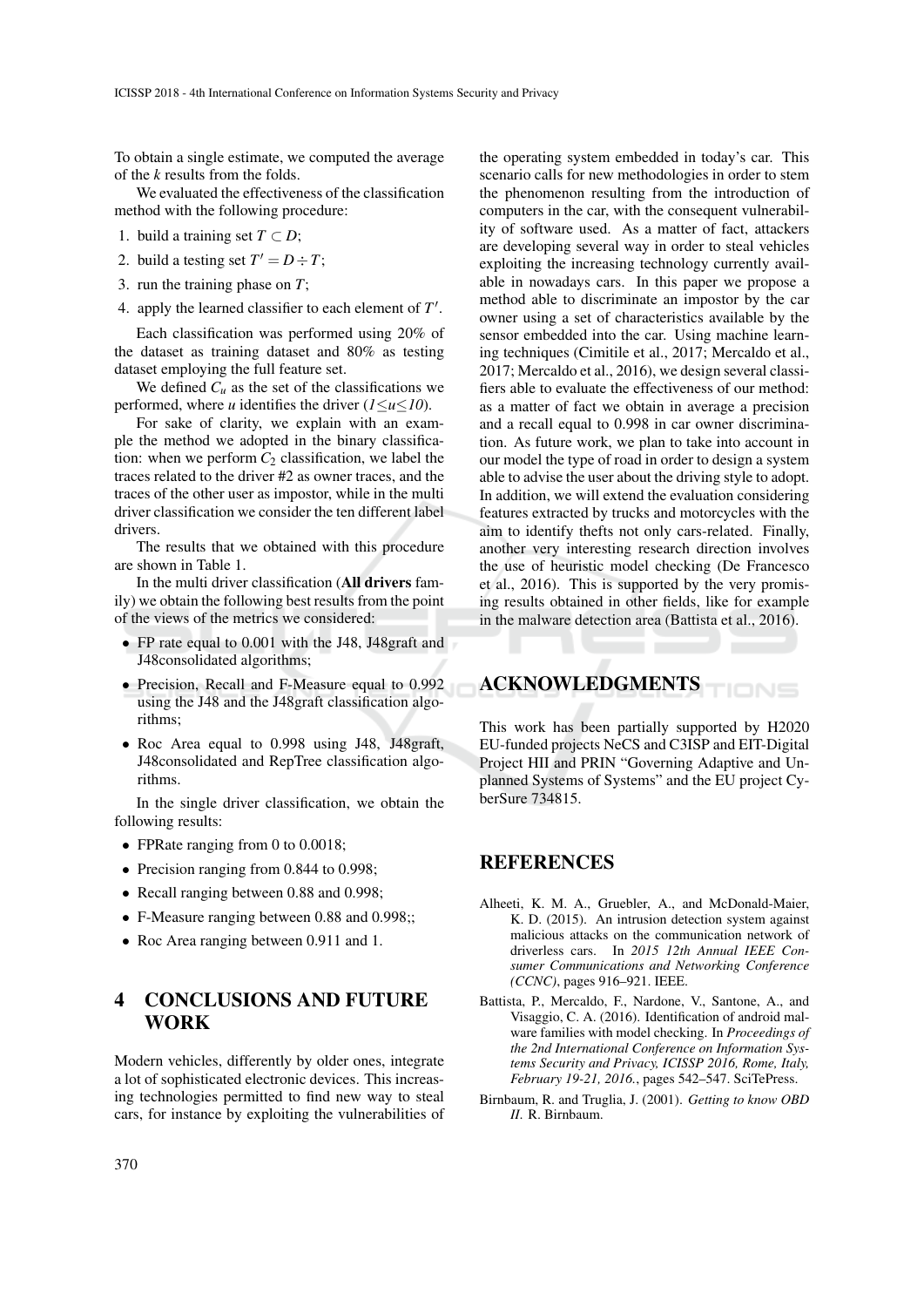Table 1: Classification results: FP Rate, Precision, Recall, F-Measure and RocArea for classifying the full drivers dataset (multi-driver classification) and the single one computed with five different algorithms.

| Family             | <b>Algorithm</b>            | <b>FP</b> Rate   | <b>Precision</b> | <b>Recall</b>  | <b>F-Measure</b> | <b>Roc Area</b> |
|--------------------|-----------------------------|------------------|------------------|----------------|------------------|-----------------|
|                    | J48                         | 0.001            | 0.992            | 0.992          | 0.992            | 0.998           |
|                    | J48graft                    | 0.001            | 0.992            | 0.992          | 0.992            | 0.998           |
| <b>All drivers</b> | J48consolidated             | 0.001            | 0.991            | 0.991          | 0.991            | 0.998           |
|                    | RandomTree                  | 0.014            | 0.88             | 0.88           | 0.88             | 0.933           |
|                    | RepTree                     | 0.002            | 0.987            | 0.987          | 0.987            | 0.998           |
|                    | $\overline{148}$            | $\overline{0}$   | 0.998            | 0.997          | 0.998            | 0.999           |
|                    | J48graft                    | $\boldsymbol{0}$ | 0.998            | 0.996          | 0.997            | 0.999           |
| <b>Driver A</b>    | J48consolidated             | 0.000            | 0.997            | 0.995          | 0.996            | 0.999           |
|                    | RandomTree                  | 0.004            | 0.956            | 0.944          | 0.95             | 0.97            |
|                    | RepTree                     | $\boldsymbol{0}$ | 0.997            | 0.996          | 0.996            | 1               |
|                    | J48                         | 0.001            | 0.991            | 0.994          | 0.992            | 0.998           |
|                    | J48graft                    | 0.002            | 0.99             | 0.994          | 0.992            | 0.998           |
| <b>Driver B</b>    | J48consolidated             | 0.002            | 0.990            | 0.990          | 0.990            | 0.998           |
|                    | RandomTree                  | 0.015            | 0.902            | 0.898          | 0.9              | 0.941           |
|                    | RepTree                     | 0.002            | 0.987            | 0.986          | 0.986            | 0.998           |
|                    | $\overline{J48}$            | 0.001            | 0.991            | 0.992          | 0.991            | 0.997           |
|                    | J48graft                    | 0.001            | 0.99             | 0.991          | 0.991            | 0.997           |
| Driver C           | J48consolidated             | 0.001            | 0.985            | 0.992          | 0.989            | 0.997           |
|                    | RandomTree                  | 0.015            | 0.823            | 0.826          | 0.824            | 0.905           |
|                    | RepTree                     | 0.002            | 0.977            | 0.979          | 0.978            | 0.998           |
|                    | $J\overline{48}$            | 0.002            | 0.991            | 0.988          | 0.989            | 0.996           |
|                    | J48graft                    | 0.001            | 0.992            | 0.987          | 0.99             | 0.996           |
| <b>Driver D</b>    | J48consolidated             | 0.002            | 0.988            | 0.981          | 0.984            | 0.997           |
|                    | RandomTree                  | 0.022            | 0.862            | 0.863          | 0.863            | 0.92            |
|                    | RepTree                     | 0.003            | 0.979            | 0.979          | 0.979            | 0.997           |
|                    | J48                         | $\overline{0}$   | 0.997            | 0.998          | 0.997            | 1               |
|                    | J48graft                    | $\overline{0}$   | 0.996            | 0.998          | 0.997            | 0.999           |
| <b>Driver E</b>    | J48consolidated             | 0.001            | 0.995            | 0.997          | 0.996            | 0.999           |
|                    | RandomTree                  | 0.005            | 0.949            | 0.954          | 0.952            | 0.974           |
|                    | RepTree                     | $\boldsymbol{0}$ | 0.996            | 0.997          | 0.996            | 0.999           |
|                    | J48                         | 0.001            | 0.994            | 0.996          | 0.995            | 0.999           |
|                    | J48graft                    | 0.001            | 0.993<br>0.992   | 0.996<br>0.994 | 0.994<br>0.993   | 0.999<br>0.999  |
| <b>Driver F</b>    | J48consolidated             | 0.001<br>0.012   | 0.913            |                | 0.915            |                 |
|                    | RandomTree                  | 0.001            | 0.992            | 0.917<br>0.992 | 0.992            | 0.953           |
|                    | RepTree<br>$J\overline{48}$ | 0.001            | 0.992            | 0.991          | 0.992            | 0.999<br>0.997  |
|                    |                             | 0.001            | 0.992            | 0.991          | 0.992            | 0.997           |
| <b>Driver G</b>    | J48graft<br>J48consolidated | 0.001            | 0.991            | 0.990          | 0.990            | 0.997           |
|                    | RandomTree                  | 0.01             | 0.881            | 0.885          | 0.883            | 0.937           |
|                    | RepTree                     | 0.001            | 0.984            | 0.984          | 0.984            | 0.998           |
|                    | $J\overline{48}$            | 0.001            | 0.993            | 0.993          | 0.993            | 0.998           |
|                    | J48graft                    | 0.001            | 0.993            | 0.993          | 0.993            | 0.998           |
| Driver H           | J48consolidated             | 0.001            | 0.990            | 0.990          | 0.990            | 0.998           |
|                    | Random Free                 |                  | 0.844            | 0.852          | 0.848            |                 |
|                    | RepTree                     | 0.018<br>0.002   | 0.986            | 0.987          | 0.986            | 0.917<br>0.998  |
|                    | $\overline{J48}$            | 0.001            | 0.988            | 0.988          | 0.988            | 0.997           |
|                    | J48graft                    | 0.001            | 0.99             | 0.988          | 0.989            | 0.997           |
| Driver I           | J48consolidated             | 0.001            | 0.991            | 0.994          | 0.993            | 0.998           |
|                    | RandomTree                  | 0.018            | 0.808            | 0.816          | 0.812            | 0.899           |
|                    | RepTree                     | 0.001            | 0.988            | 0.984          | 0.986            | 0.998           |
|                    | J48                         | 0.001            | 0.99             | 0.988          | 0.989            | 0.997           |
|                    | J48graft                    | 0.001            | 0.99             | 0.99           | 0.99             | 0.997           |
| Driver J           | J48consolidated             | 0.001            | 0.990            | 0.990          | 0.990            | 0.998           |
|                    |                             |                  |                  |                |                  |                 |
|                    | RandomTree                  | 0.015            | 0.856            | 0.838          | 0.846            | 0.911           |